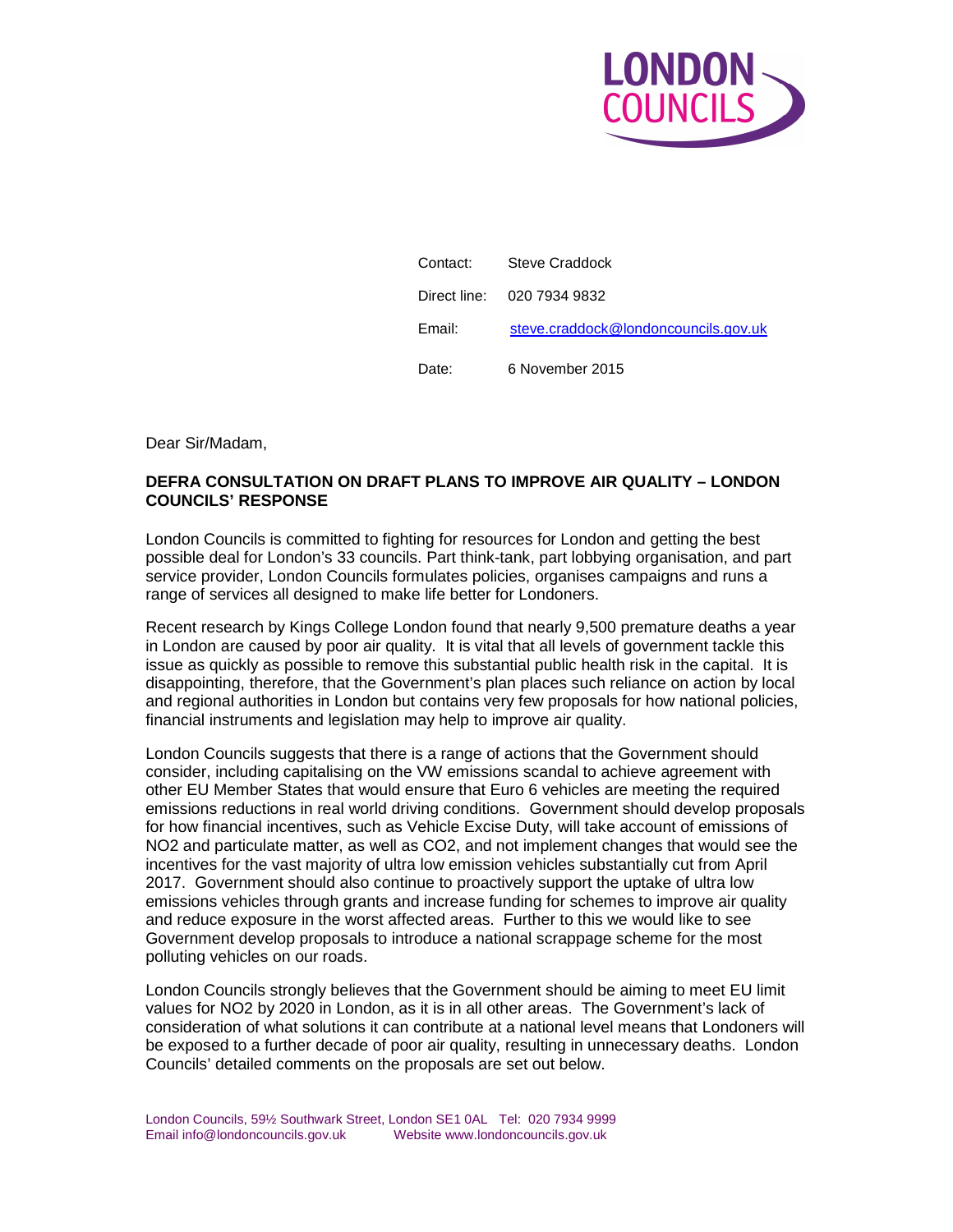

Yours faithfully,

Julian Bell  $\overline{C}$ 

Cllr Julian Bell

**Chair of the London Councils Transport and Environment Committee**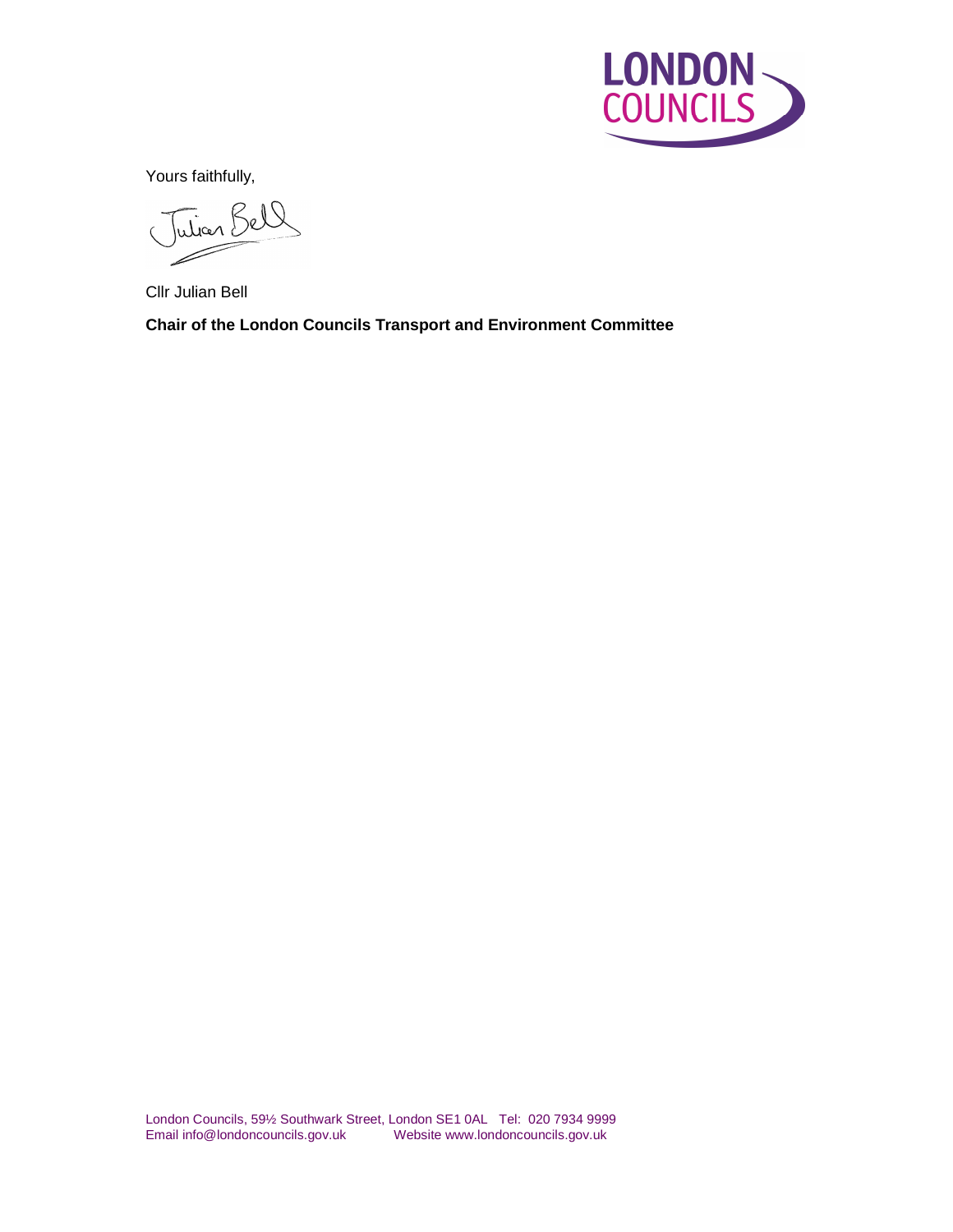

# **Defra Consultation on Draft Plans to Improve Air Quality – London Councils' Response**

## **Summary**

- The proposals do not strike an appropriate balance between national and local action. The Government should give more consideration to what can be achieved through national policy, legislation and financial instruments.
- Government should undertake a full review, across departments, of the ways in which it is able to drive improvements in air quality. We suggest that action should be considered in the areas of transport, planning and energy efficiency.
- The Government must work with other EU Member States to ensure that Euro 6 vehicles are meeting the required emissions reductions in real world driving conditions.
- A strategic approach to the identification of Clean Air Zones is required.
- The Government should provide support to reduce emissions related to the existing operations of nationally important infrastructure that is located in London, such as Heathrow Airport.

## **Balance between national, regional and local roles**

London Councils does not agree that the Government's proposals strike the right balance between action at national and local (and in the case of London, regional) levels. Furthermore, we consider it unacceptable that the Government plans to meet EU limit values for NO2 in all other areas by 2020 but not until 2025 in London. The Government's lack of willingness to consider what solutions it can contribute at a national level means that Londoners will be exposed to a further decade of poor air quality, resulting in unnecessary deaths. We want to see an assessment of what would be required to achieve compliance in London by 2020 so that this can be debated by Londoners and all levels of authorities.

London Councils welcomes the current financial incentives from Government to drive the uptake of ultra-low emission vehicles. However, we note that the plan offers no guarantee that these will continue. We want to see ongoing commitment from the Government in the final plan, following the outcome of the CSR. We also want to see continuing support for the provision of charging infrastructure and, given that boroughs report that they are facing increasing numbers of requests to do so, we consider that Government should provide clarification on whether it is acceptable, under existing legislation, for vehicle owners to trail cables across footways to charge vehicles. It is important that the increasing demand on the national grid that will come from the growth of electric vehicles is properly planned and managed. The charging of electric vehicles must not increase the need for local electricity generation from fossil fuels in urban areas.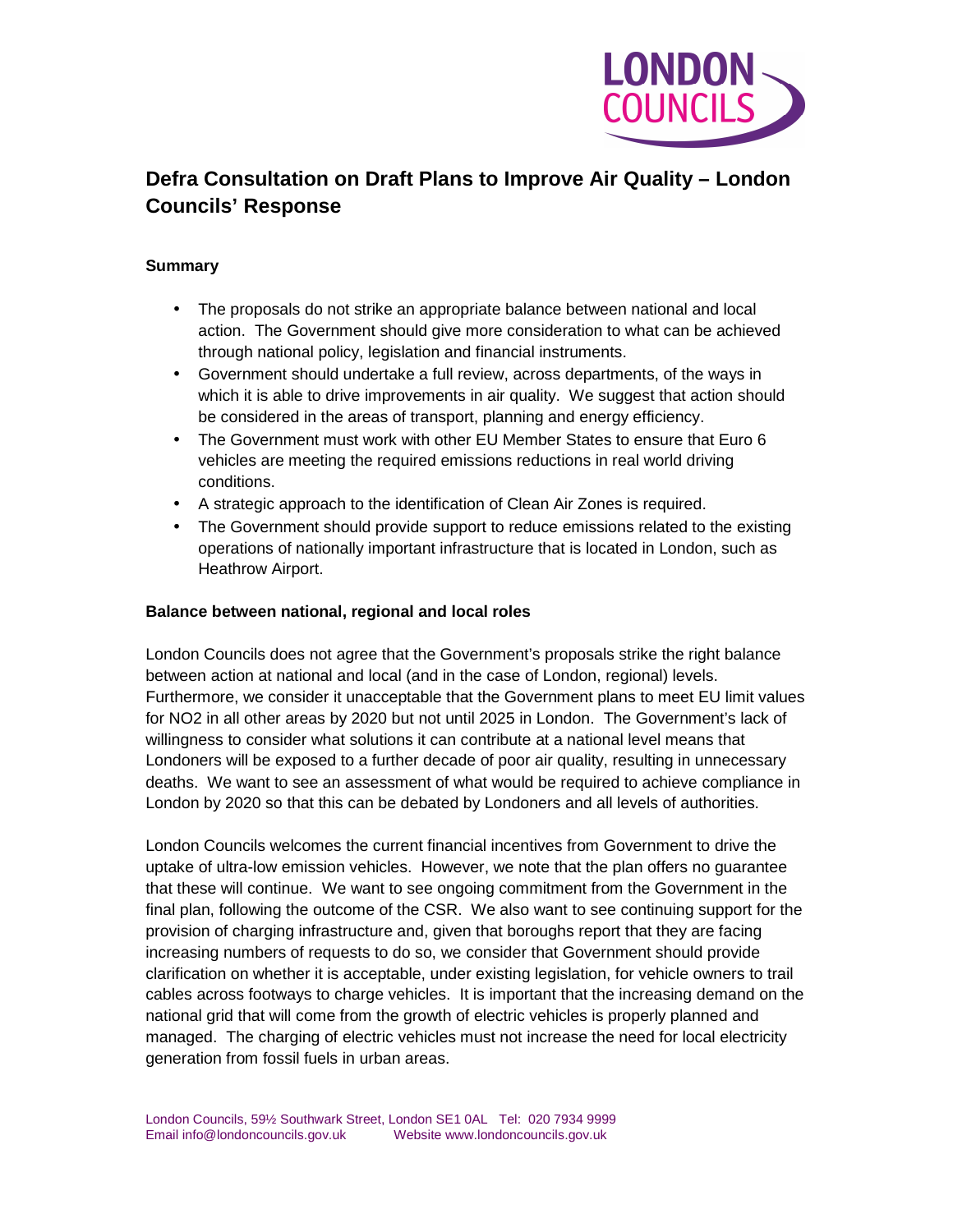

London Councils agrees that the onus is on the European Union to ensure that Euro 6 standard vehicles are meeting the required emissions reductions in real world driving conditions. The Government must use the VW emissions scandal as an opportunity to secure agreement on this across Europe now. If this does not happen then the benefit of London's ULEZ and the proposed Clean Air Zones will be undermined, as will the assumptions behind Defra's assessment that compliance with EU limit values in London will be achieved by 2025. No information has been provided on the overall impact of Euro 6 vehicles not meeting requirements in real world driving conditions on air quality in London, or what alternative actions may be required.

The UK Overview Document refers to the Government's ongoing review of the Clean Air Act 1993. We welcome this review but would like to see a clearer timetable for completing it. London's local councils have raised concerns that it is insufficient to prevent air pollution from Combined Heat and Power plants and small scale power generation because thresholds for restrictions are set too high. The review should consider what can be done to address this.

London Councils considers that the onus should be on the Government to undertake a full review, across departments, of the ways in which it is able to drive improvements in air quality. Within this we suggest that the Government should consider:

- 1) Developing proposals for how Vehicle Excise Duty could be reformed so that charges are based on emissions of NO2 and particulate matter, as well as CO2, and not implementing changes that would see the incentive for ultra low emission vehicles, except zero emission vehicles, substantially cut from April 2017.
- 2) Introducing a national scrappage scheme for the most polluting vehicles.
- 3) Committing to continuing to provide incentives to encourage the uptake of ULEVs, such as through the plug in-car and van grants, as this vehicle market matures.
- 4) Continuing to support research and development, including into Euro 6 retrofit options and viable ultra low emission heavy goods vehicles (given the proportion of total emissions in London from these vehicles identified in Defra's analysis).
- 5) Supporting London to drive the uptake of ultra low emission vehicles, including through supporting the OLEV Go Ultra Low City Scheme bid.
- 6) Providing support to reduce emissions related to the existing operations of nationally important infrastructure that is located in London, such as Heathrow Airport, and ensure that the decision over new airport capacity does not negatively impact on the UK's ability to comply with EU air quality limit values.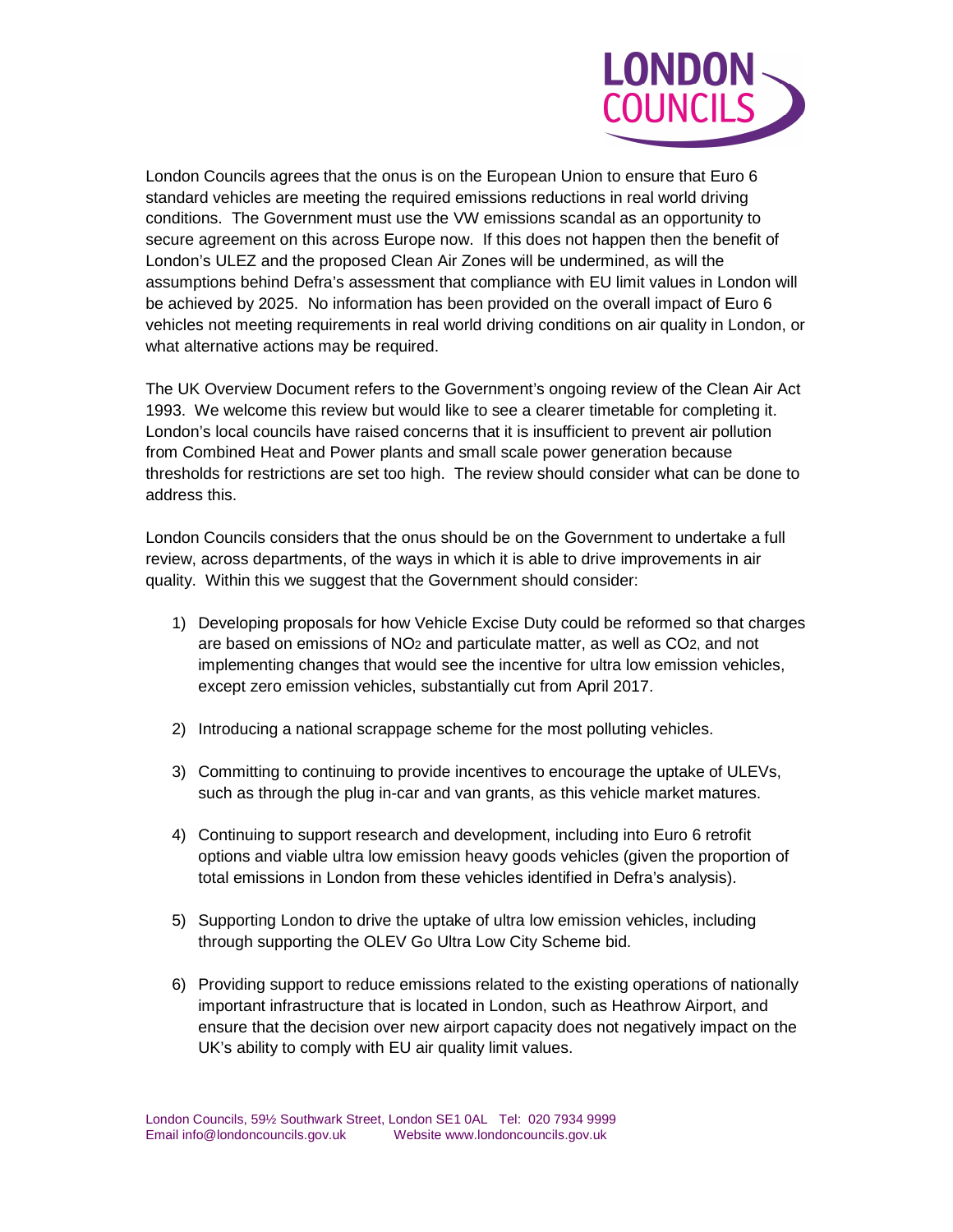

- 7) The impact on air quality when introducing changes to planning policy and legislation and allow planning authorities to refuse permission for schemes that would result in poorer air quality or result in unacceptable levels of exposure for new residents.
- 8) Taking account of the impact that decisions over the future of energy efficiency and low carbon energy policies, such as the Feed in Tariff, the replacement for the Green Deal and the Zero Carbon Homes policy, can have on improving air quality.
- 9) Developing a parallel plan to meet EU limit values if Euro 6 vehicles do not deliver the reductions in emissions that are expected.

### **Clean Air Zones**

London Councils welcomes the encouragement for local authorities to introduce Clean Air Zones, where these are appropriate for their areas. However, we are highly doubtful that this is a solution to all of London's air quality problems. Interest from London's local authorities in the Mayor's proposed Low Emission Neighbourhoods suggests that, with sufficient resources and powers, some London local authorities may wish to introduce Clean Air Zones in key centres within their areas. However, these areas will need to be carefully chosen to avoid displacing pollution from one area to the next and will need to be developed alongside the Mayor's plans for extending the ULEZ. We do not believe that locally designated Clean Air Zones are appropriate to tackle all areas of poor air quality in the capital. Figure 5 of Defra's draft air quality plan for the Greater London Urban Area shows a clear relationship between London's strategic roads and the poorest air quality. A strategic approach to tackling air quality is required. The Mayor's plans for the future expansion of the ULEZ will be a key part of this, although this will depend on Euro 6 vehicles achieving emissions reductions in real-world driving conditions.

It appears from the technical assessment that a Clean Air Zone (or Zones) has been assumed to be implemented in London, in addition to the ULEZ, and that this is part of the package of measures that achieves compliance with EU limit values by 2025. The assessment suggests that this would include "the majority of road links in the area in exceedance" of the limit values. We welcome the recognition that these boundaries would be subject to local decision making and accept that the Government must rely on assumptions in testing the potential of Clean Air Zones. However, given this uncertainty and the uncertainty about Euro 6 vehicles achieving the forecast reductions in emission, we consider that the Government should have an alternative plan and must give greater consideration to what it can do to improve air quality.

#### **Air Quality Plan for Greater London Urban Area**

Defra's draft air quality plan for the Greater London Urban Area recognises that there have been a number of Mayoral initiatives to improve air quality in recent years, including investment in cycling, a roll out of cleaner buses and limits on the age of taxis and Private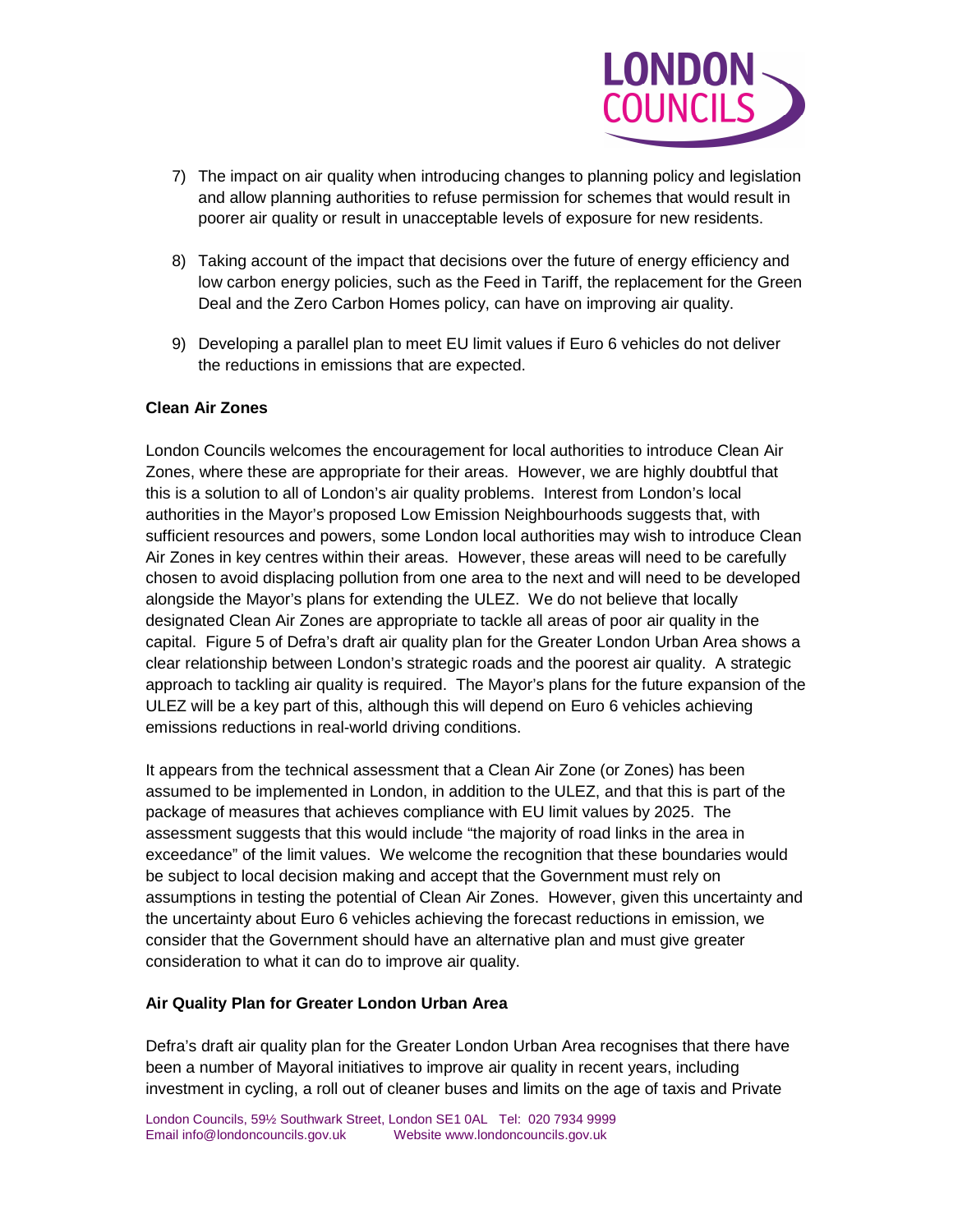

Hire Vehicles. London Councils welcomes these and the forthcoming Ultra Low Emission Zone (ULEZ). We consider that the Mayor could go further by:

- Working with inner London boroughs that want to see the ULEZ expanded to their area.
- Making a greater commitment to increase the number of buses meeting the ULEZ requirements operating across the whole of London.
- Introducing a 10 year age limit for taxis, as originally proposed in the ULEZ, rather than a voluntary decommissioning scheme.
- Including a requirement in the London Local Air Quality Management system for TfL to report to boroughs annually on what it is doing to improve air quality in their areas.

We will continue to work positively with the Mayor on initiatives that we consider can improve air quality in the capital, such as the delivery of charging infrastructure for ULEVs, more efficient delivery of freight to reduce congestion and improvements in road safety to encourage cycling and walking. However, as we have noted throughout this consultation, we consider that there are many actions that the Government could take to help London's local and regional governments improve air quality to meet EU limits before 2025 and reduce the associated health risks that Londoners face.

We are concerned that the draft air quality plan for the Greater London Urban Area fails to identify Heathrow Airport as a substantial source of emissions. This is in contrast to the previous Air Quality Plan for the Greater London Urban Area (September 2011), which correctly identified the exceedance area around Heathrow as a separate area within the zone. There is no explanation for this change in approach. The background maps in Figure 6 (page 29) clearly show Heathrow as a separate pollution hotspot area as far ahead as 2030 and there are residential areas in close proximity to the boundary. Heathrow Airport is a nationally significant piece of infrastructure and the Government must play a key role in addressing emissions from it.

There are reasons to believe that, regardless of any decision to build a new runway, emissions from the airport will increase:

- The airport is operating within permitted limits for air transport movements.
- Growth in the number of large aircraft will increase direct emissions and increase the number of passengers, which will potentially increase emissions from surface transport.

We would urge the Government to include specific actions within the final Greater London Urban Area Plan to ensure this area achieves, and maintains compliance with, the EU limit values as soon as possible. We note the Airports Commission report concludes that a new runway at Heathrow should only be built when it is clear that air quality at sites around the airport will not delay compliance with EU limits. The Government must be confident that this can be achieved if it agrees that Heathrow is the best option for providing new runway